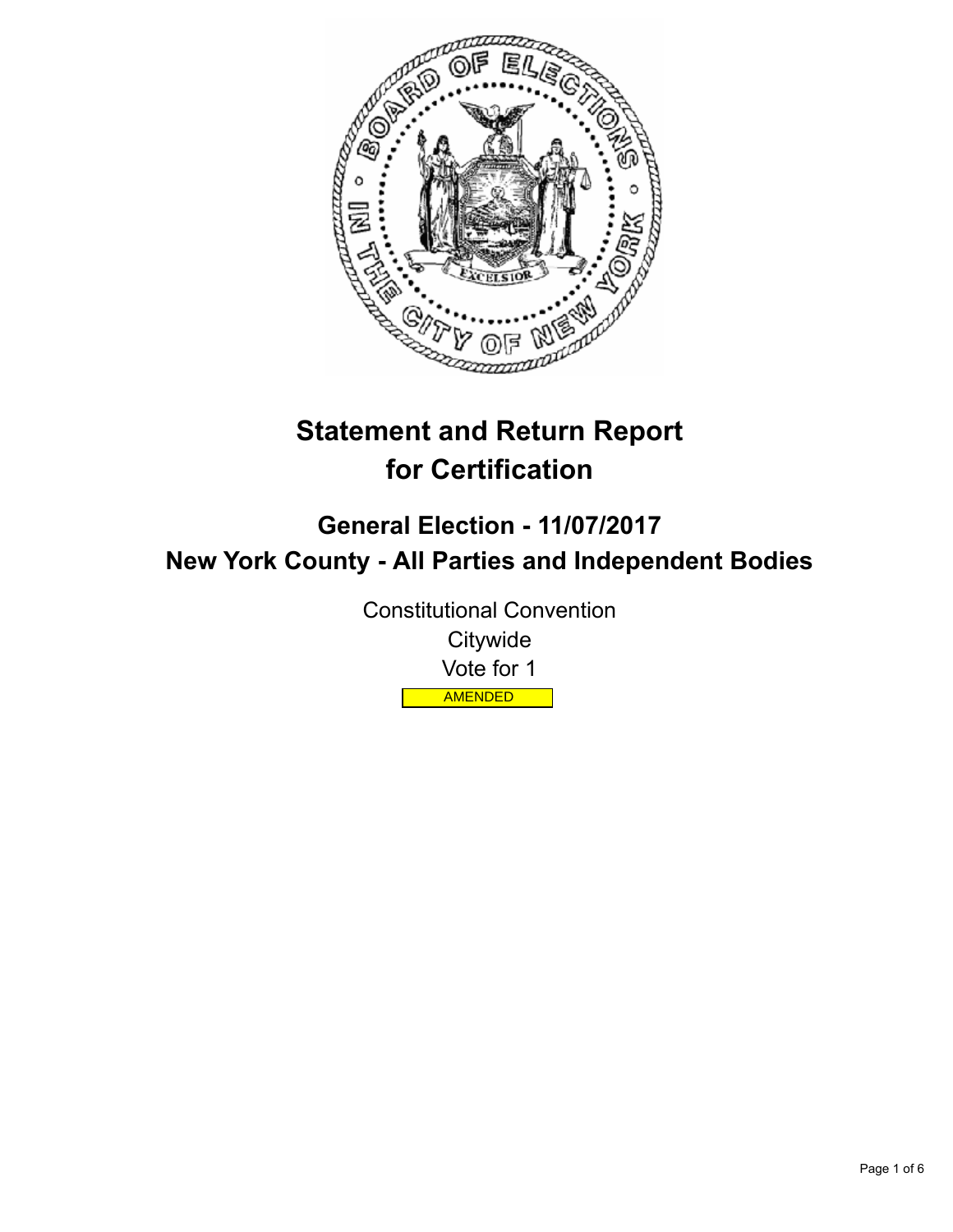

| PUBLIC COUNTER                                           | 18,367   |
|----------------------------------------------------------|----------|
| <b>MANUALLY COUNTED EMERGENCY</b>                        | 0        |
| <b>ABSENTEE / MILITARY</b>                               | 404      |
| <b>AFFIDAVIT</b>                                         | 225      |
| <b>Total Ballots</b>                                     | 18,996   |
| Less - Inapplicable Federal/Special Presidential Ballots | $\Omega$ |
| <b>Total Applicable Ballots</b>                          | 18,996   |
| <b>YES</b>                                               | 4,993    |
| <b>NO</b>                                                | 10,370   |
| <b>Total Votes</b>                                       | 15,363   |
| Unrecorded                                               | 3.633    |

## **Assembly District 66**

| 22,055 |
|--------|
| 0      |
| 677    |
| 217    |
| 22,949 |
| 0      |
| 22,949 |
| 5,936  |
| 15,140 |
| 21,076 |
| 1,873  |
|        |

| <b>PUBLIC COUNTER</b>                                    | 26,849   |
|----------------------------------------------------------|----------|
| <b>MANUALLY COUNTED EMERGENCY</b>                        | $\Omega$ |
| ABSENTEE / MILITARY                                      | 794      |
| <b>AFFIDAVIT</b>                                         | 302      |
| <b>Total Ballots</b>                                     | 27,945   |
| Less - Inapplicable Federal/Special Presidential Ballots | 0        |
| <b>Total Applicable Ballots</b>                          | 27,945   |
| <b>YES</b>                                               | 6,982    |
| NO.                                                      | 18,795   |
| <b>Total Votes</b>                                       | 25,777   |
| Unrecorded                                               | 2.168    |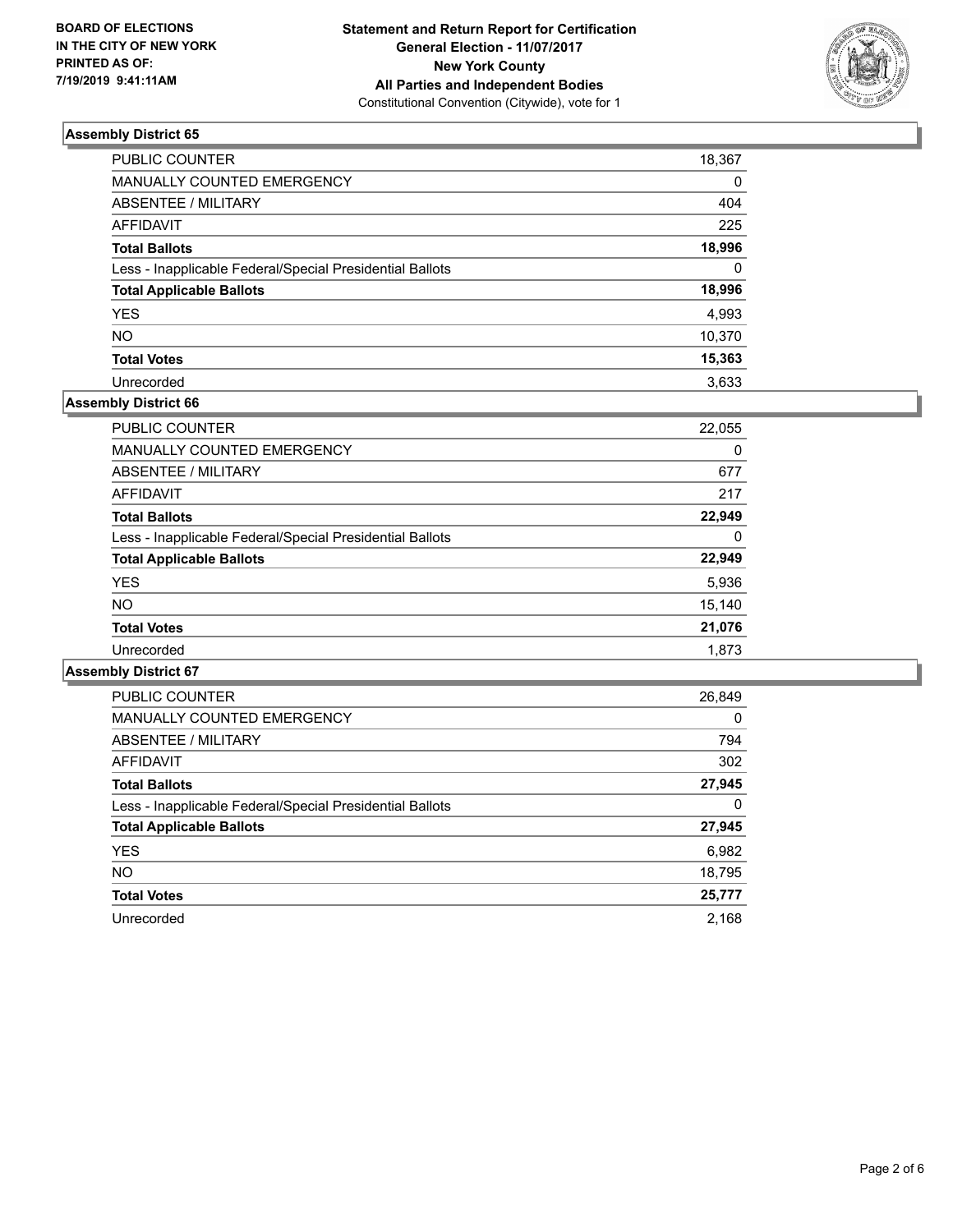

| PUBLIC COUNTER                                           | 17,249   |
|----------------------------------------------------------|----------|
| <b>MANUALLY COUNTED EMERGENCY</b>                        | $\Omega$ |
| ABSENTEE / MILITARY                                      | 538      |
| <b>AFFIDAVIT</b>                                         | 216      |
| <b>Total Ballots</b>                                     | 18,003   |
| Less - Inapplicable Federal/Special Presidential Ballots | $\Omega$ |
| <b>Total Applicable Ballots</b>                          | 18,003   |
| <b>YES</b>                                               | 4,163    |
| <b>NO</b>                                                | 11,278   |
| <b>Total Votes</b>                                       | 15,441   |
| Unrecorded                                               | 2.562    |

## **Assembly District 69**

| PUBLIC COUNTER                                           | 27,040 |
|----------------------------------------------------------|--------|
| <b>MANUALLY COUNTED EMERGENCY</b>                        | 0      |
| ABSENTEE / MILITARY                                      | 812    |
| AFFIDAVIT                                                | 302    |
| <b>Total Ballots</b>                                     | 28,154 |
| Less - Inapplicable Federal/Special Presidential Ballots | 0      |
| <b>Total Applicable Ballots</b>                          | 28,154 |
| <b>YES</b>                                               | 5,988  |
| NO.                                                      | 19,883 |
| <b>Total Votes</b>                                       | 25,871 |
| Unrecorded                                               | 2,283  |

| <b>PUBLIC COUNTER</b>                                    | 22,281 |
|----------------------------------------------------------|--------|
| <b>MANUALLY COUNTED EMERGENCY</b>                        |        |
| ABSENTEE / MILITARY                                      | 711    |
| AFFIDAVIT                                                | 382    |
| <b>Total Ballots</b>                                     | 23,375 |
| Less - Inapplicable Federal/Special Presidential Ballots | 0      |
| <b>Total Applicable Ballots</b>                          | 23,375 |
| <b>YES</b>                                               | 5,483  |
| <b>NO</b>                                                | 15,235 |
| <b>Total Votes</b>                                       | 20,718 |
| Unrecorded                                               | 2,657  |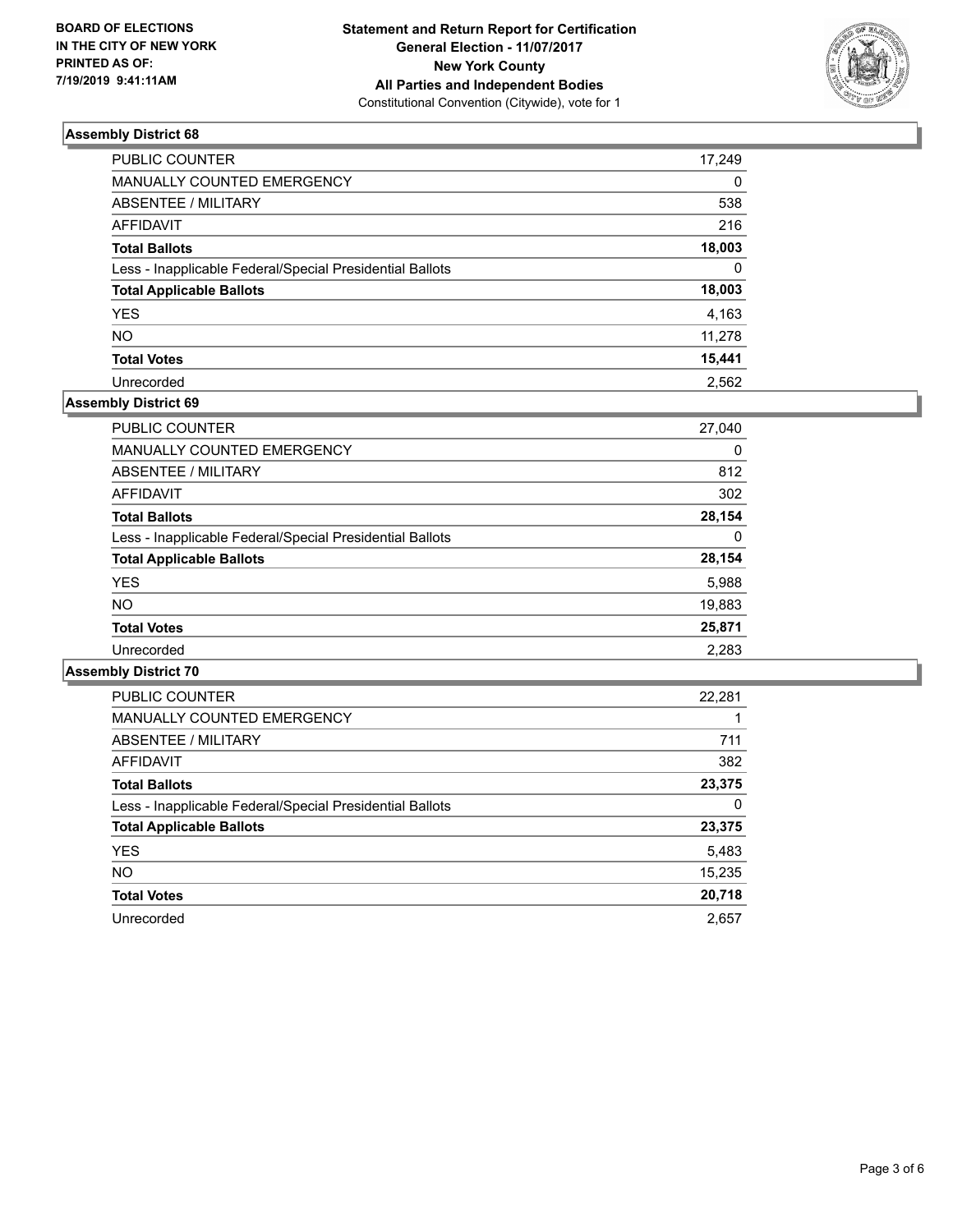

| PUBLIC COUNTER                                           | 21,654   |
|----------------------------------------------------------|----------|
| <b>MANUALLY COUNTED EMERGENCY</b>                        | $\Omega$ |
| ABSENTEE / MILITARY                                      | 513      |
| <b>AFFIDAVIT</b>                                         | 356      |
| <b>Total Ballots</b>                                     | 22,523   |
| Less - Inapplicable Federal/Special Presidential Ballots | $\Omega$ |
| <b>Total Applicable Ballots</b>                          | 22,523   |
| <b>YES</b>                                               | 5,156    |
| <b>NO</b>                                                | 14,854   |
| <b>Total Votes</b>                                       | 20,010   |
| Unrecorded                                               | 2.513    |

## **Assembly District 72**

| <b>PUBLIC COUNTER</b>                                    | 16,395 |
|----------------------------------------------------------|--------|
| <b>MANUALLY COUNTED EMERGENCY</b>                        | 0      |
| ABSENTEE / MILITARY                                      | 293    |
| AFFIDAVIT                                                | 249    |
| <b>Total Ballots</b>                                     | 16,937 |
| Less - Inapplicable Federal/Special Presidential Ballots | 0      |
| <b>Total Applicable Ballots</b>                          | 16,937 |
| <b>YES</b>                                               | 3,518  |
| NO.                                                      | 9,948  |
| <b>Total Votes</b>                                       | 13,466 |
| Unrecorded                                               | 3.471  |

| <b>PUBLIC COUNTER</b>                                    | 22,827   |
|----------------------------------------------------------|----------|
| <b>MANUALLY COUNTED EMERGENCY</b>                        | $\Omega$ |
| ABSENTEE / MILITARY                                      | 978      |
| <b>AFFIDAVIT</b>                                         | 228      |
| <b>Total Ballots</b>                                     | 24,033   |
| Less - Inapplicable Federal/Special Presidential Ballots | 0        |
| <b>Total Applicable Ballots</b>                          | 24,033   |
| <b>YES</b>                                               | 6,645    |
| NO.                                                      | 15,083   |
| <b>Total Votes</b>                                       | 21,728   |
| Unrecorded                                               | 2.305    |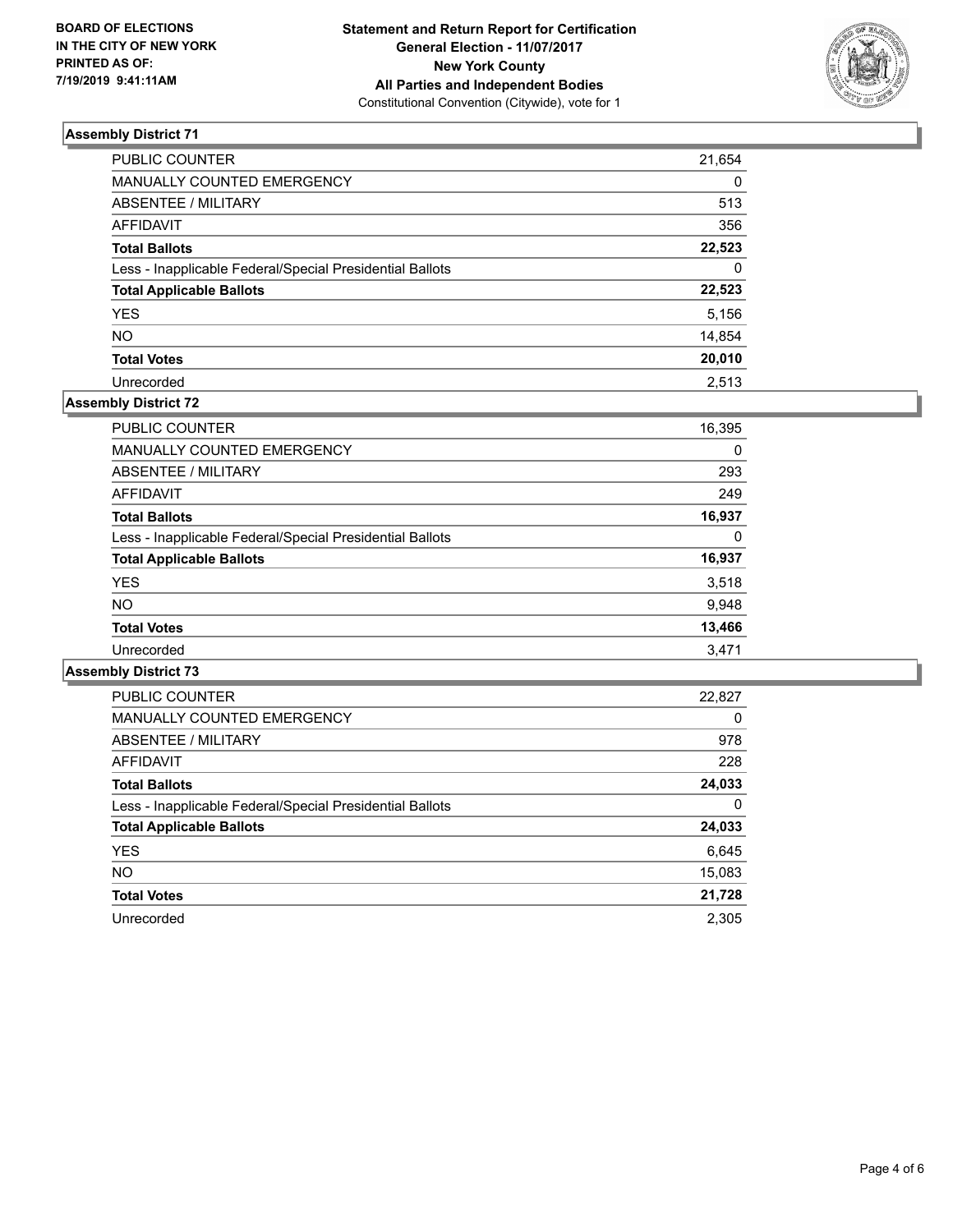

| PUBLIC COUNTER                                           | 21,830   |
|----------------------------------------------------------|----------|
| <b>MANUALLY COUNTED EMERGENCY</b>                        | $\Omega$ |
| <b>ABSENTEE / MILITARY</b>                               | 588      |
| <b>AFFIDAVIT</b>                                         | 247      |
| <b>Total Ballots</b>                                     | 22,665   |
| Less - Inapplicable Federal/Special Presidential Ballots | $\Omega$ |
| <b>Total Applicable Ballots</b>                          | 22,665   |
| <b>YES</b>                                               | 5,398    |
| <b>NO</b>                                                | 14,837   |
| <b>Total Votes</b>                                       | 20,235   |
| Unrecorded                                               | 2.430    |

## **Assembly District 75**

| <b>PUBLIC COUNTER</b>                                    | 21,293 |
|----------------------------------------------------------|--------|
| <b>MANUALLY COUNTED EMERGENCY</b>                        | 0      |
| ABSENTEE / MILITARY                                      | 692    |
| <b>AFFIDAVIT</b>                                         | 317    |
| <b>Total Ballots</b>                                     | 22,302 |
| Less - Inapplicable Federal/Special Presidential Ballots | 0      |
| <b>Total Applicable Ballots</b>                          | 22,302 |
| <b>YES</b>                                               | 5,567  |
| NO.                                                      | 14,720 |
| <b>Total Votes</b>                                       | 20,287 |
| Unrecorded                                               | 2.015  |

| <b>PUBLIC COUNTER</b>                                    | 23,201   |
|----------------------------------------------------------|----------|
| <b>MANUALLY COUNTED EMERGENCY</b>                        | $\Omega$ |
| ABSENTEE / MILITARY                                      | 711      |
| <b>AFFIDAVIT</b>                                         | 286      |
| <b>Total Ballots</b>                                     | 24,198   |
| Less - Inapplicable Federal/Special Presidential Ballots | 0        |
| <b>Total Applicable Ballots</b>                          | 24,198   |
| <b>YES</b>                                               | 6,669    |
| <b>NO</b>                                                | 15,548   |
| <b>Total Votes</b>                                       | 22,217   |
| Unrecorded                                               | 1.981    |